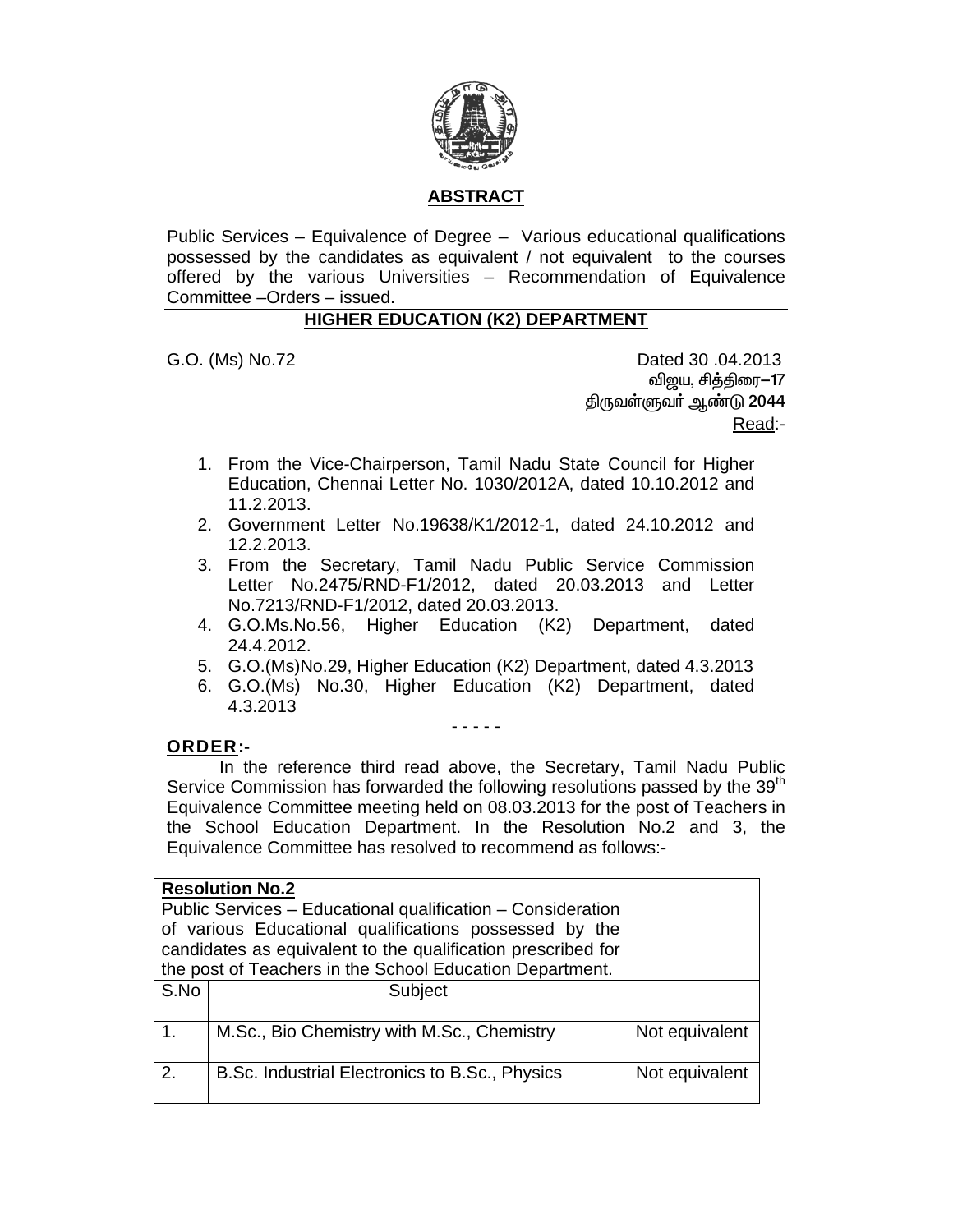| 3.  | M.Sc., Bio-Physics to M.Sc., Physics                                                                                                                                                                | Equivalent                                                       |
|-----|-----------------------------------------------------------------------------------------------------------------------------------------------------------------------------------------------------|------------------------------------------------------------------|
| 4.  | M.Sc. Organic Chemistry Analytical Chemistry,<br>Inorganic Chemistry, Polymer Chemistry, Physical<br>Industrial Chemistry<br>and<br>Chemistry,<br>5 year<br>integrated Chemistry to M.Sc. Chemistry | Equivalent                                                       |
| 5.  | B.Sc., Industrial Chemistry to B.Sc. Chemistry                                                                                                                                                      | Equivalent                                                       |
| 6.  | B.Sc., Plant Bio-technology to B.Sc., Botany                                                                                                                                                        | Plant Biology<br>and Plant Bio<br>technology<br>is<br>equivalent |
| 7.  | B.Sc. Environmental Biology to B.Sc. Botany                                                                                                                                                         | Not Equivalent                                                   |
| 8.  | B.Sc., Environmental Biology and M.Sc., Botany                                                                                                                                                      | Equivalent                                                       |
| 9.  | B.A. (Oriental Culture) to B.A. English                                                                                                                                                             | Not Equivalent                                                   |
| 10. | B.A. (Oriental Culture) and M.A. South Indian<br>Philosophy to M.A., Indian Culture                                                                                                                 | Equivalent                                                       |
| 11. | B.A. English with Computer Application B.A.<br>Functional English and B.A. Special English to B.A.<br>English                                                                                       | Equivalent                                                       |
| 12. | B.A., Commerce English and B.A. Oriental Culture<br>to B.A. English                                                                                                                                 | Not Equivalent                                                   |
| 13. | M.A. Politics to M.A. Political Science                                                                                                                                                             | Equivalent                                                       |
| 14. | M.Com. with B.B.A. to M.Com.                                                                                                                                                                        | Equivalent                                                       |
| 15. | B.Sc. Bio Chemistry to B.Sc. Chemistry                                                                                                                                                              | Not Equivalent                                                   |
| 16. | M.Sc. Industrial Chemistry to M.Sc. Chemistry                                                                                                                                                       | Equivalent                                                       |
| 17. | M.Sc., Wild Life Biology to M.Sc. Zoology                                                                                                                                                           | Not Equivalent                                                   |
| 18. | B.Ed. Special Education to that of B.Ed. Degree in<br><b>General Education</b>                                                                                                                      | Equivalent                                                       |
| 19. | B.Sc.<br>equivalent<br>B.Sc.,<br>(Statistics)<br>is<br>to<br>(Mathematics)                                                                                                                          | Equivalent                                                       |
| 20. | Ph.D., in Forestry is relevant to Ph.D. in Wild Life<br>Biology                                                                                                                                     | Not Equivalent                                                   |
| 21. | Eligibility of Micro-biology candidates to teach<br>Botany / Zoology at School Education                                                                                                            | Equivalent                                                       |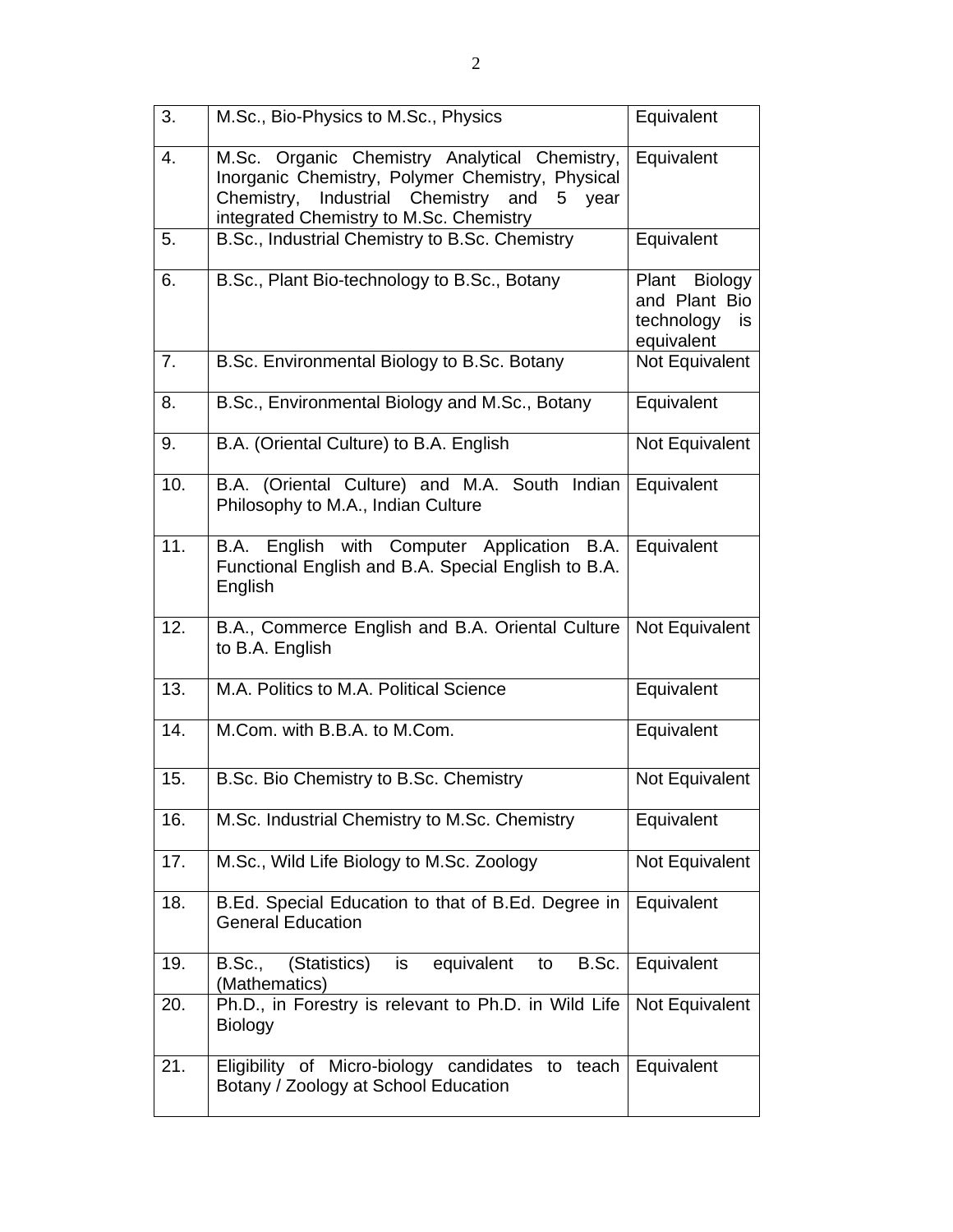| 22. | Ph.D., in Linguistics can be considered as<br>equivalent to Ph.D., in English                                         | Not equivalent |
|-----|-----------------------------------------------------------------------------------------------------------------------|----------------|
| 23. | B.Sc., Maths (Computer Application) to B.Sc.,<br><b>Maths</b>                                                         | Equivalent     |
| 24. | M.Sc., Maths (Computer Application) to M.Sc.,<br><b>Maths</b>                                                         | Equivalent     |
| 25. | B.B.A. (Computer Application) to B.B.A.,                                                                              | Equivalent     |
| 26. | B.Com. (Computer Application) to B.Com.,                                                                              | Equivalent     |
| 27. | M.Com., (Computer Application) to M.Com.,                                                                             | Equivalent     |
|     | <b>Resolution No.3</b>                                                                                                |                |
|     | Public Services - Educational qualification - Consideration<br>of various Educational qualifications possessed by the |                |
|     | candidates as equivalent to the qualification prescribed for                                                          |                |
|     | the post of Teachers in the School Education Department.                                                              |                |
| 1.  | M.A. (Business Economics) to M.A. (Economics) / Equivalent<br>Annamalai / Bharathiar University                       |                |
| 2.  | B.A. English (Vocational) to B.A. English Literature/   Equivalent<br>Alagappa University                             |                |
| 3.  | Ph.D., in Linguistics can be considered<br>as<br>equivalent to Ph.D., in English / Bharathiar<br><b>University</b>    | Not Equivalent |
| 4.  | B.Com., (Computer Application) - B.Com.,/Periyar   Equivalent<br><b>University</b>                                    |                |
| 5.  | M.Com., Computer Application - MCom., / Periyar   Equivalent<br><b>University</b>                                     |                |
| 6.  | B.B.A. (Computer Application - B.B.A. / Periyar  <br><b>University</b>                                                | Equivalent     |
| 7.  | B.Sc., Maths (Computer Application – B.Sc., Maths<br>/ Periyar University                                             | Equivalent     |
| 8.  | M.Sc., Maths (Computer Application) – M.Sc.,<br>Maths / Periyar University                                            | Equivalent     |
| 9.  | B.A. (Applied Tamil) to B.A. Tamil Literature -<br><b>Bharathidasan University</b>                                    | Equivalent     |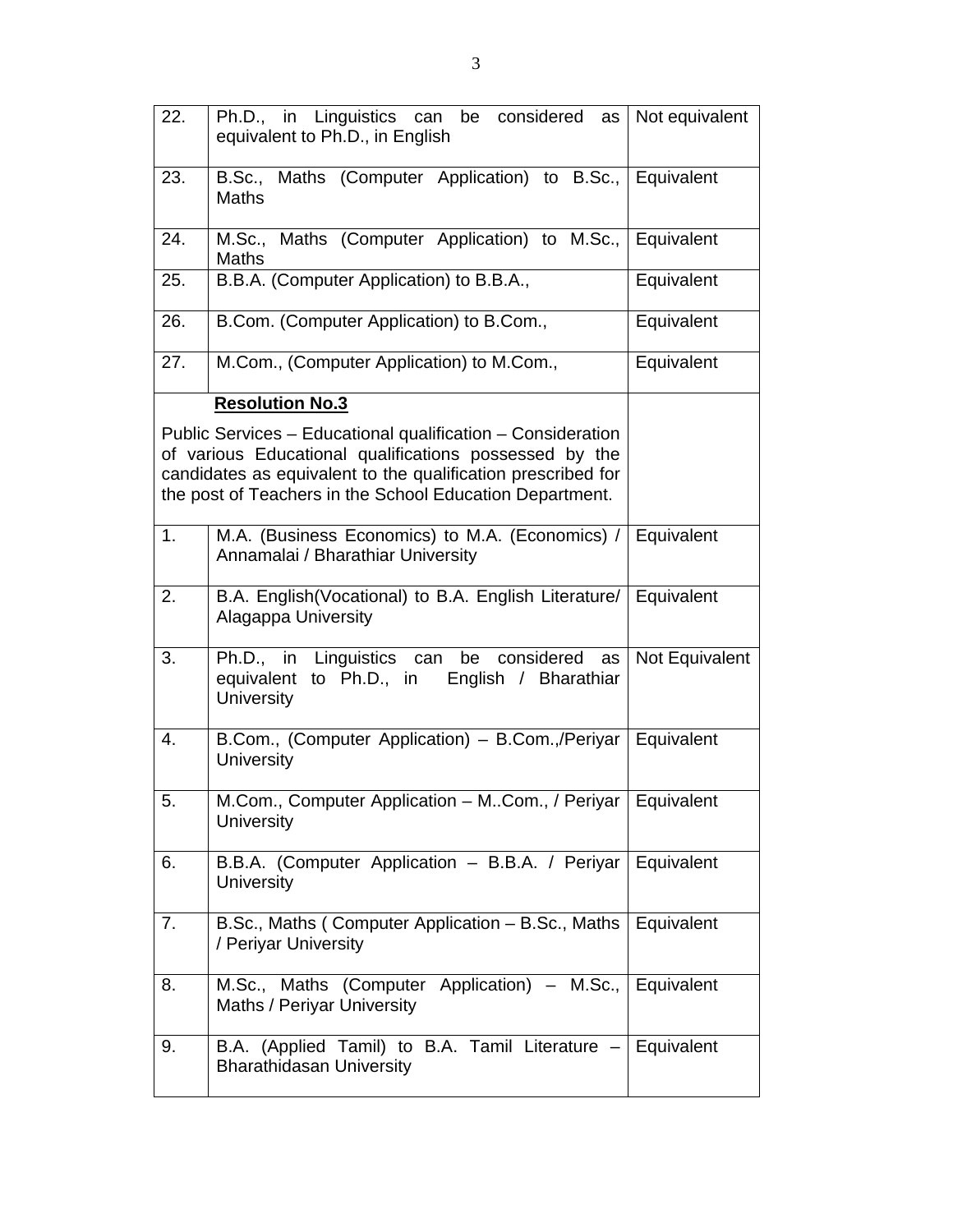| 10. | B.A. Tamil with Computer Application to B.A. Tamil<br>Literature / Manonmaniam Sundaranar University | Equivalent     |
|-----|------------------------------------------------------------------------------------------------------|----------------|
| 11. | B.A. (பயன் முறைத்தமிழ்) (தொலை தூரக்கல்வி)<br>to B.A. Tamil Literature / Annamalai University         | Not Equivalent |
| 12. | B.Sc. Physics (CA) - Bharathiar University<br>B.Sc., Physics (Vocational) - Periyar University       |                |
| 13. | Physics with compulsory Diploma<br>B.Sc.,<br>in<br>Instrumentation to B.Sc., Physics / Bharathiar    | Equivalent     |
| 14. | University.                                                                                          |                |
| 15. | M.Sc., Applied Physics (Computer Electronics) -<br>M.Sc., Applied                                    | Not Equivalent |
| 16  | Physics with Instrumentation to M.Sc., Physics / Not Equivalent<br><b>Bharathidasan University</b>   |                |
| 17. | M.Sc., Mathematics with C.A.<br>M.Sc.,<br>to<br>Mathematics / Gandhigram University                  | Equivalent     |
| 18. | M.Sc., Tech. (Industrial Mathematics with CA) to<br>M.Sc., Mathematics / Gandhigram University       | Equivalent     |
| 19. | M.A. (Guidance and Counseling) to Master of<br>Social Work / Mother Teresa University                | Not Equivalent |
| 20. | M.Sc. IT                                                                                             | Equivalent     |
| 21. | <b>MCA</b>                                                                                           | Equivalent     |
| 22. | M.Sc., Cyber Technology                                                                              | Not Equivalent |
| 23. | M.Sc., E-Commerce and its Applications<br>M.Sc., Software Technology to M.Sc., Computer              | Not Equivalent |
| 24. | Science / Bharathidasan University                                                                   | Equivalent     |
| 25. | B.A. English with CA to B.A. English                                                                 | Equivalent     |
| 26. | M.A. English with CA to M.A. English / Bharathiar<br><b>University</b>                               | Equivalent     |
| 27. | M.Sc., Applied Biology (Botany) to M.Sc., Botany /<br><b>Gandhigram University</b>                   | Equivalent     |
| 28. | M.Sc., Applied Biology (Zoology) to M.Sc., Zoology<br>/ Gandhigram University                        | Equivalent     |
| 29. | M.A. Tamil & Indian Literature to M.A. Tamil /<br><b>Gandhigram University</b>                       | Equivalent     |
| 30. | M.A. (English and Communicative Studies) to M.A.<br>English, Gandhigram University                   | Equivalent     |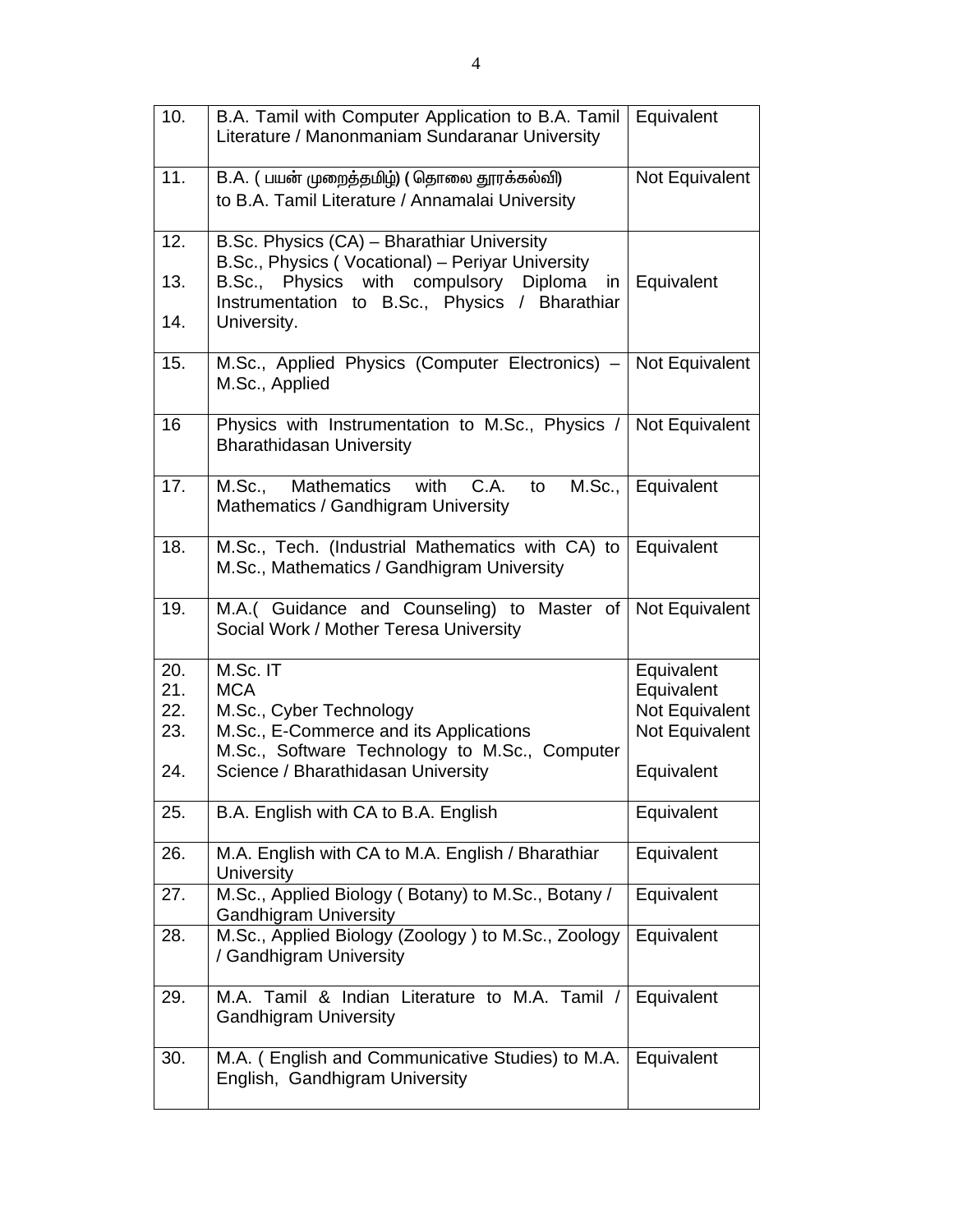| 31.        | M.A. (Comparative Literature and Cultural studies)   Equivalent<br>to M.A. English / Gandhigram University |            |
|------------|------------------------------------------------------------------------------------------------------------|------------|
| 32.        | M.A. Business Economics to M.A. Economics /<br><b>Gandhigram University</b>                                | Equivalent |
| 33.        | M.A History and Archaeology to M.A. History / Not Equivalent<br><b>Tamil University</b>                    |            |
| 34.        | M.A. (Applied Economics) to M.A. (Economics) /<br>Annamalai University                                     | Equivalent |
| 35.<br>36. | B.Com., (Bank Management)<br>B.Com., (Computer Applications)                                               |            |
| 37.        | B.Com., (Applied) / Bharathidasan University<br>B.Com., (Computer Applications)                            |            |
| 38.<br>39. | B.Com., (Banking)<br>B.Com., (e-Commerce)                                                                  | Equivalent |
| 40.        | B.Com. (Corporate Secretary ship) to B.Com /                                                               |            |
| 41.        | Madurai Kamaraj University                                                                                 |            |
| 42.        | B.Com., (Computer Applications)                                                                            |            |
| 43.<br>44. | B.Com., (e-Commerce)<br>B.Com., (Information Technology)                                                   |            |
| 45.        | B.Com., (Retail Marketing)                                                                                 | Equivalent |
| 46.        | B.Com., (Banking and Insurance)                                                                            |            |
| 47.        | B.Com., (Professional Accounting ) to B.Com., /<br><b>Bharathiar University</b>                            |            |
| 48.        | M.Com., (Computer Applications)                                                                            |            |
|            | M.Com., (Finance & Control)<br>M.Com., Information Technology                                              | Equivalent |
|            | M.Com., Finance and Cost Accounting                                                                        |            |
|            | M.Sc., Finance and Computer Applications                                                                   |            |
|            | M.I.B. to M.Com. / Bharathiar University                                                                   |            |
| 49.        | M.Com., (Bank Management)                                                                                  |            |
|            | M.Com., (Financial Management)<br>M.Com., (Computer Applications)                                          | Equivalent |
|            | M.Com., ( Corporate Finance)<br>to M.Com<br><b>Bharathidasan University</b>                                |            |
| 50.        | M.Sc., (Mathematical Economics) to                                                                         | Equivalent |
|            | M.A. (Economics)                                                                                           |            |

2.(i) In the G.O. fourth read above, orders have already been issued regarding serial number 18 of resolution No2 i.e, B.Ed Special Education is equivalent to B.Ed Degree in general Education as mentioned in para 1 above. Hence this Sl.No.18 of resolution No.2 is deleted.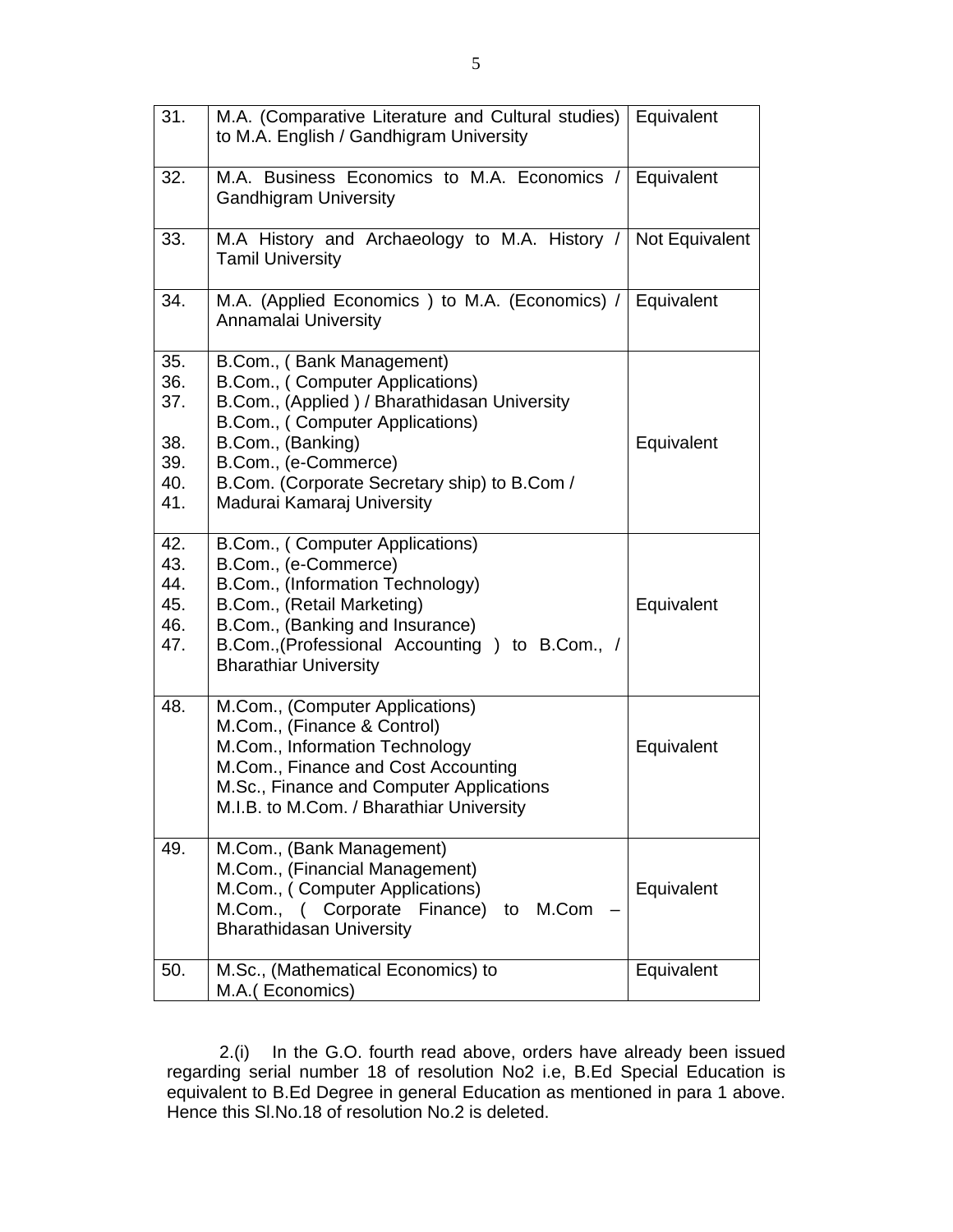(ii) In Sl.No.22 of Resolution No.2 and in Sl.No.3 of Resolution No.3 it was resolved that Ph.D. linguistics is not equivalent to Ph.D. in English and Ph.D. linguistics is not equivalent to Ph.D. in English of Bharathidasan University respectively. As the above two courses are one and the same Sl.No.3 of Resolution No.3 is deleted.

(iii) In Sl.No.11, Sl. No.23 to 27 of Resolution No.2 and Sl.No.25, Sl.No.4 to 8 of Resolution No.3 it was resolved as follows:

| <b>Resolution No.2</b> |                                                                                                                                                  | <b>Resolution No.3</b> |                                                                                                   |
|------------------------|--------------------------------------------------------------------------------------------------------------------------------------------------|------------------------|---------------------------------------------------------------------------------------------------|
| S.<br><b>No.11</b>     | B.A.<br>English(Computer<br>Applications)<br>is<br>equivalent<br>$\overline{\mathsf{to}}$<br><b>B.A.</b><br>English<br><b>XXX</b><br><b>XXXX</b> | S.<br><b>No.25</b>     | English<br>B.A.<br>(Computer<br>Applications) is<br>equivalent<br>to<br>B.A. English              |
| S.<br>No.23            | B.Sc.<br>Maths(Computer<br>Application)<br>is<br>equivalent to<br>B.Sc.<br><b>Maths</b>                                                          | S.No.7                 | B.Sc.<br>Maths(Computer<br>Application) is equivalent to<br><b>B.Sc. Maths/Periyar University</b> |
| S.<br>No.24            | M.Sc.Maths(Computer<br>Application)<br>is.<br>equivalent to<br>M.Sc.<br><b>Maths</b>                                                             | S.No.8                 | M.Sc.Maths(Computer<br>Application) is equivalent to<br>M.Sc. Maths/Periyar University            |
| S.<br><b>No.25</b>     | (Computer<br>B.B.A.<br>Application)<br>is.<br>equivalent to B.B.A.                                                                               | <b>S.NO.6</b>          | B.B.A. (Computer Application)<br>is equivalent to B.B.A./Periyar<br><b>University</b>             |
| S.<br>No.26            | <b>B.Com.</b> (Computer<br>Application)<br>is<br>equivalent to B.Com.                                                                            | <b>S.No.4</b>          | B.Com.(Computer Application)<br>is equivalent to B.Com/Periyar<br>University                      |
| S.<br><b>No.27</b>     | (Computer<br>M.Com<br>Applications)<br>is<br>equivalent to M.Com.                                                                                | <b>S.NO.5</b>          | M.Com<br>(Computer<br>Applications) is equivalent to<br>M.Com./Periyar University.                |

As the above six courses in Resolution No.2 and 3 are one and the same and hence the Sl.No.4 to 8 and Sl.No.25 in Resolution No.3 are deleted.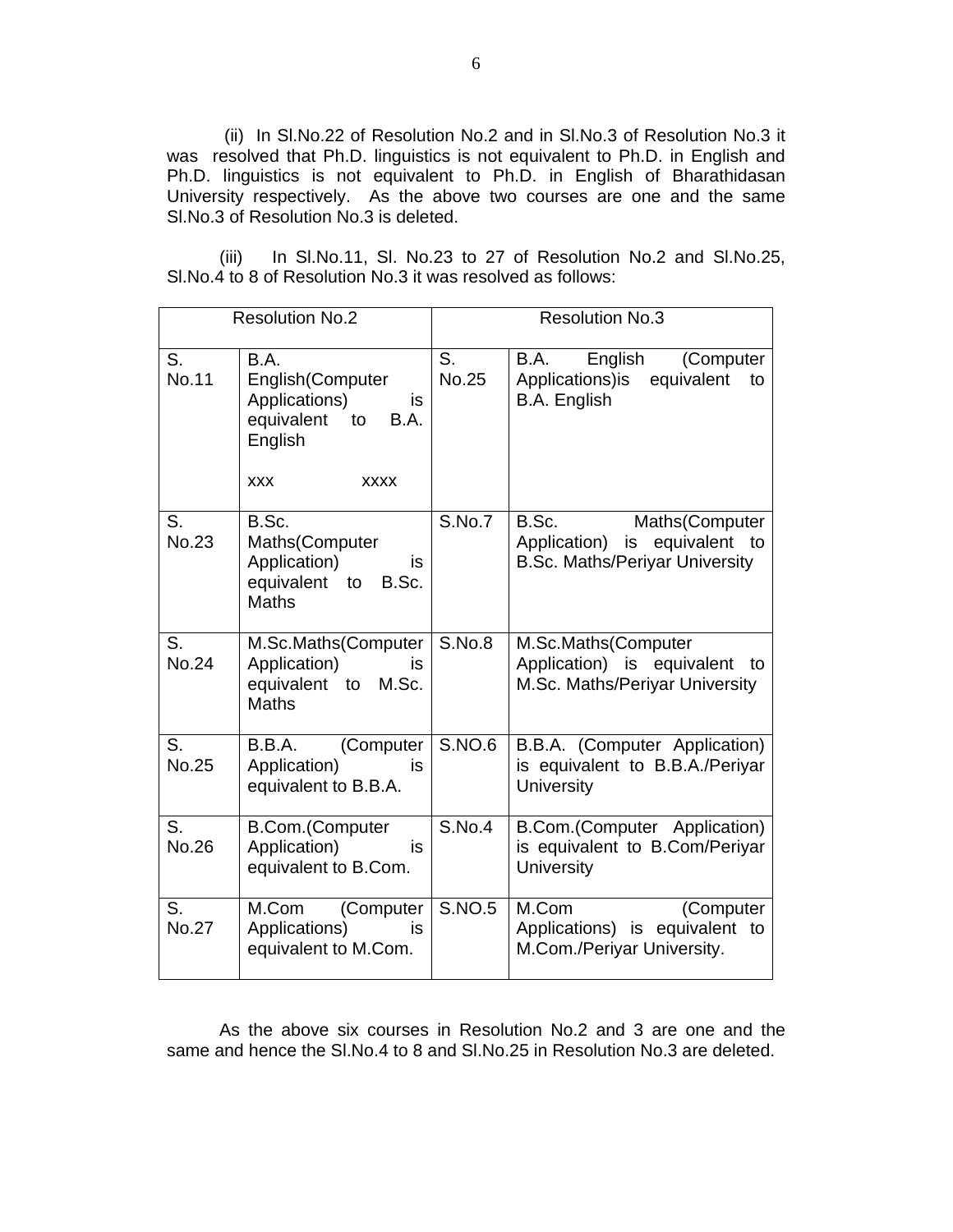(iv) In the G.O. fifth read above orders have already been issued in respect of following courses at Sl.Nos.42-47 and 48 of resolution 3 mentioned in para 1 above.

| 42. | B.Com., (Computer Applications)        |            |
|-----|----------------------------------------|------------|
| 43. | B.Com., (e-Commerce)                   |            |
| 44. | B.Com., (Information Technology)       |            |
| 45. | B.Com., (Retail Marketing)             | Equivalent |
| 46. | B.Com., (Banking and Insurance)        |            |
| 47. | B.Com., (Professional Accounting<br>to |            |
|     | B.Com., / Bharathiar University        |            |
|     |                                        |            |
| 48. | Applications),<br>M.Com.(Computer      |            |
|     | M.Com.(Finance and Control)            | Equivalent |
|     | M.Com.(Information<br>Technology),     |            |
|     | M.Com.(Finance and Cost Accounting)    |            |
|     | to M.Com./Bharathiar University        |            |

Hence the Sl. Nos 42- 48 of resolution No.3 are deleted except M.Sc (Finance and Cost Accounting) and M.I.B in Sl. No.48.

 (v) In the G.O. sixth read above, orders have already been issued in respect of following courses at Sl.No.35-37 and Sl.No.49 of resolution No.3 mentioned in para 1 above.

| 35. | B.Com., (Bank Management)           |            |
|-----|-------------------------------------|------------|
| 36. | B.Com., (Computer Applications)     |            |
| 37. | B.Com., (Applied)<br>to B.Com.,     | Equivalent |
|     | <b>Bharathidasan University</b>     |            |
| 49. | M.Com.(Bank Management)             |            |
|     | M.Com.(Financial Management)        |            |
|     | M.Com.(Computer Applications)<br>to | Equivalent |
|     | M.Com./ Bharathidasan University    |            |

Hence the Sl. Nos 35- 37 and 49 of resolutions No.3 are deleted except M.Com ( Corporate Finance) in Sl. No.49.

3. The Government after careful consideration have decided to accept the recommendation of the Equivalence Committee after deleting the courses indicated in para 2 (i) to (v) above for the reasons stated therein. Accordingly the Government direct the following various educational qualifications possessed by the candidates as equivalent / not equivalent to the courses mentioned therein.

| S.No |           | Name of the subject | Equivalent / not |  |            |                                                 |
|------|-----------|---------------------|------------------|--|------------|-------------------------------------------------|
| (1)  |           |                     |                  |  | equivalent |                                                 |
|      |           |                     |                  |  |            | (3)                                             |
|      |           |                     |                  |  |            | M.Sc., Bio Chemistry with M.Sc., Not equivalent |
|      | Chemistry |                     |                  |  |            |                                                 |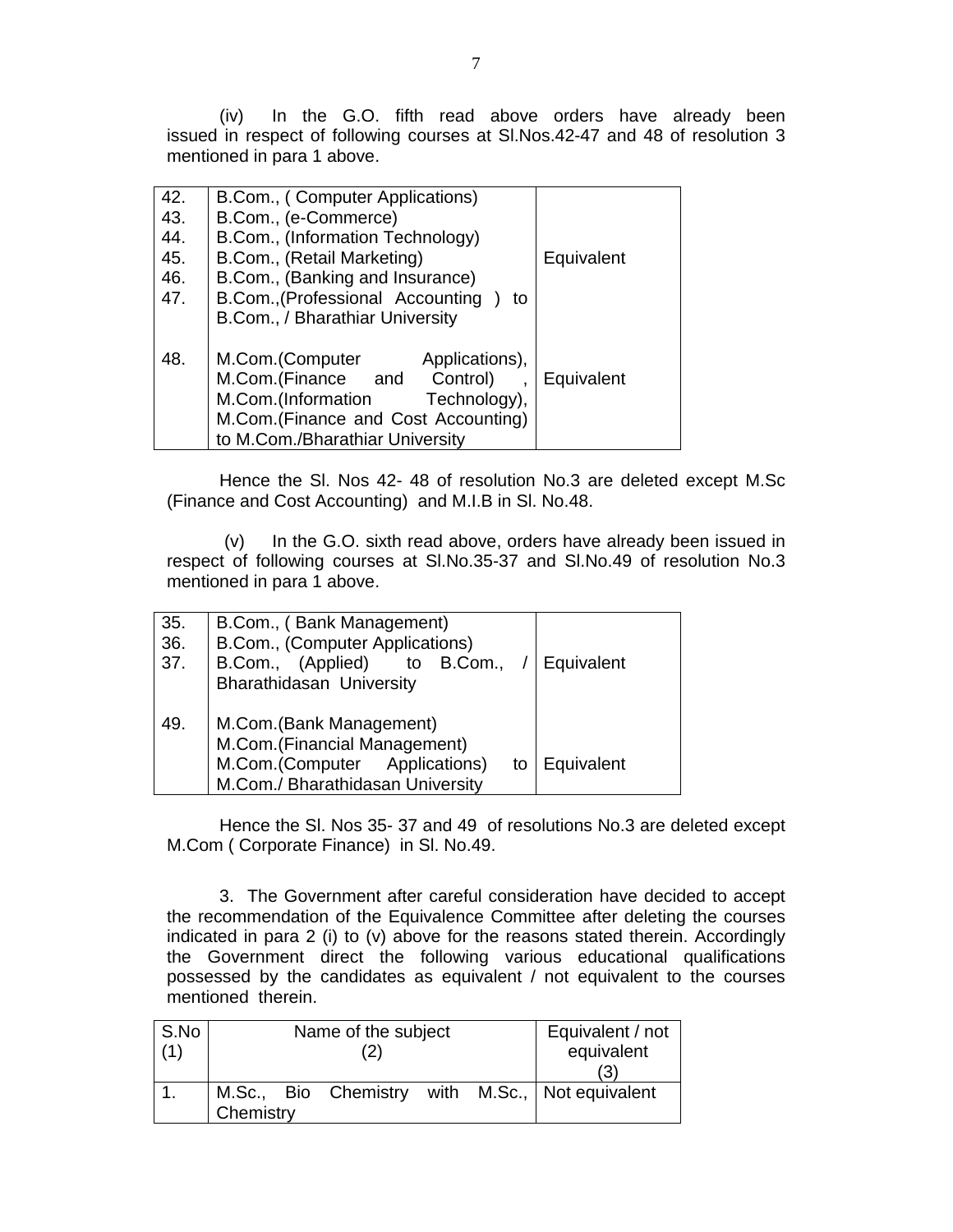| 2.  | B.Sc. Industrial Electronics to B.Sc.,   Not equivalent<br>Physics                                                                                                                                        |                                                                            |
|-----|-----------------------------------------------------------------------------------------------------------------------------------------------------------------------------------------------------------|----------------------------------------------------------------------------|
| 3.  | M.Sc., Bio-Physics to M.Sc., Physics                                                                                                                                                                      | Equivalent                                                                 |
| 4.  | M.Sc. Organic Chemistry Analytical<br>Chemistry, Inorganic<br>Chemistry,<br>Polymer<br>Chemistry,<br>Physical<br>Chemistry, Industrial Chemistry and 5<br>year integrated Chemistry to M.Sc.<br>Chemistry | Equivalent                                                                 |
| 5.  | B.Sc., Industrial Chemistry to B.Sc. Equivalent<br>Chemistry                                                                                                                                              |                                                                            |
| 6.  | B.Sc., Plant Bio-technology to B.Sc.,<br><b>Botany</b>                                                                                                                                                    | Plant Biology<br><b>Bio</b><br>and Plant<br>technology<br>is<br>equivalent |
| 7.  | B.Sc. Environmental Biology to B.Sc.<br>Botany                                                                                                                                                            | Not Equivalent                                                             |
| 8.  | B.Sc., Environmental Biology to M.Sc.,<br><b>Botany</b>                                                                                                                                                   | Equivalent                                                                 |
| 9.  | B.A. (Oriental Culture) to B.A. English                                                                                                                                                                   | Not Equivalent                                                             |
| 10. | B.A. (Oriental Culture) and M.A. South<br>Indian Philosophy to M.A., Indian<br>Culture                                                                                                                    | Equivalent                                                                 |
| 11. | B.A. English with Computer Application<br>B.A. Functional English and B.A.<br>Special English to B.A. English                                                                                             | Equivalent                                                                 |
| 12. | B.A., Commerce English and B.A.   Not Equivalent<br>Oriental Culture to B.A. English                                                                                                                      |                                                                            |
| 13. | M.A. Politics to M.A. Political Science                                                                                                                                                                   | Equivalent                                                                 |
| 14. | M.Com. with B.B.A. to M.Com.                                                                                                                                                                              | Equivalent                                                                 |
| 15. | B.Sc. Bio Chemistry to B.Sc. Chemistry                                                                                                                                                                    | Not Equivalent                                                             |
| 16. | M.Sc. Industrial Chemistry to<br>M.Sc.<br>Chemistry                                                                                                                                                       | Equivalent                                                                 |
| 17. | M.Sc., Wild Life Biology to<br>M.Sc.<br>Zoology                                                                                                                                                           | Not Equivalent                                                             |
| 18. | B.Sc., (Statistics) is equivalent to B.Sc.<br>(Mathematics)                                                                                                                                               | Equivalent                                                                 |
| 19. | Ph.D., in Forestry is relevant to Ph.D. in<br>Wild Life Biology                                                                                                                                           | Not Equivalent                                                             |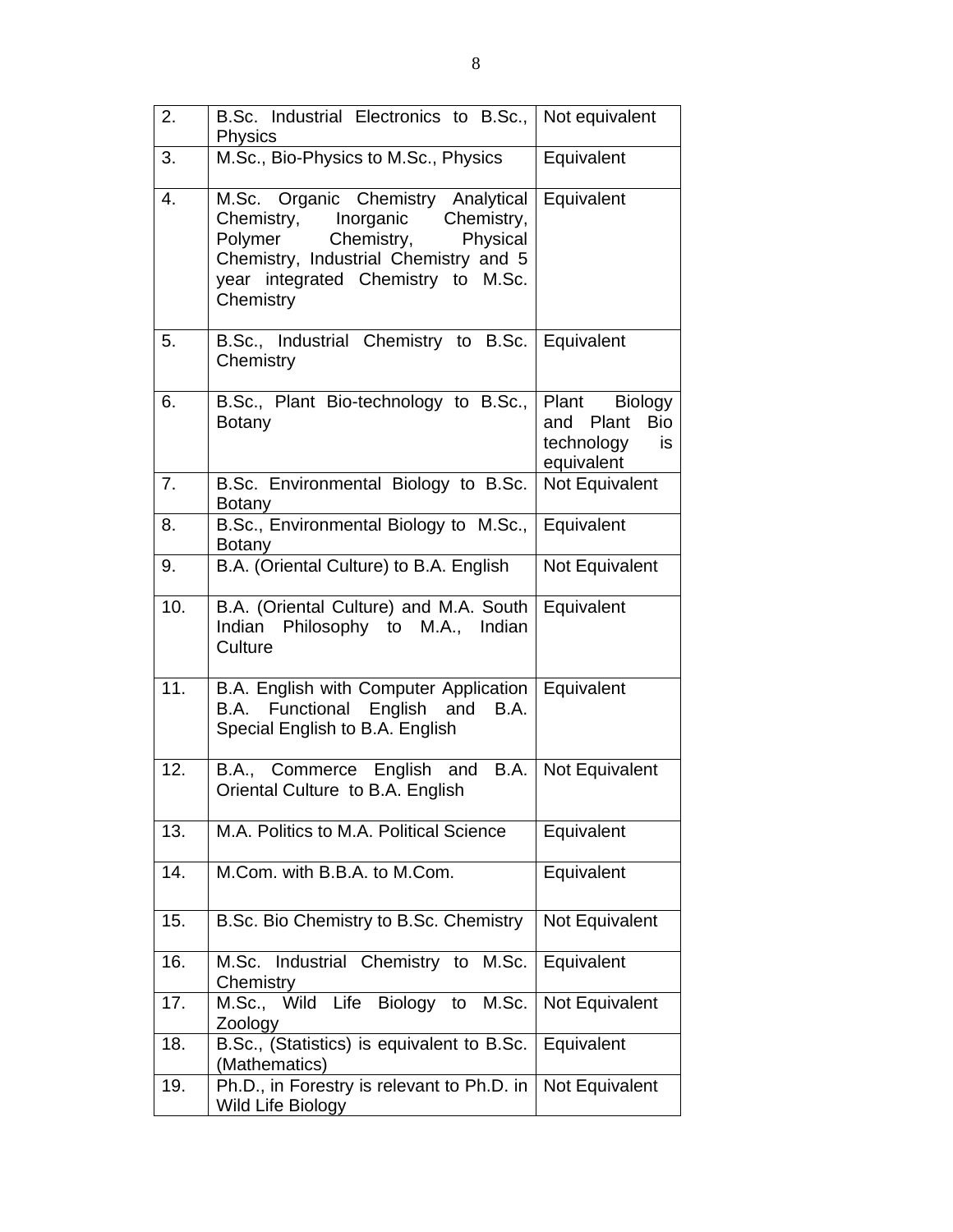| 20. | Eligibility of Micro-biology candidates to<br>teach Botany / Zoology at School<br>Education.                                                   | Equivalent     |
|-----|------------------------------------------------------------------------------------------------------------------------------------------------|----------------|
| 21. | Ph.D., in Linguistics can be considered<br>as equivalent of Ph.D., in English                                                                  | Not equivalent |
| 22. | B.Sc., Maths (Computer Application) to<br>B.Sc., Maths                                                                                         | Equivalent     |
| 23. | M.Sc., Maths (Computer Application) to<br>M.Sc., Maths                                                                                         | Equivalent     |
| 24. | Application)<br>(Computer<br>B.B.A.<br>to<br>B.B.A.,                                                                                           | Equivalent     |
| 25. | (Computer Application)<br>B.Com.<br>to<br>B.Com.,                                                                                              | Equivalent     |
| 26. | (Computer Application)<br>M.Com.,<br>to<br>M.Com.,                                                                                             | Equivalent     |
| 27. | M.A. (Business Economics) to M.A.<br>(Economics) / Annamalai / Bharathiar<br>University                                                        | Equivalent     |
| 28  | B.A. English (Vocational) to B.A. English<br>Literature/ Alagappa University                                                                   | Equivalent     |
| 29. | B.A. (Applied Tamil) to B.A. Tamil<br>Literature - Bharathidasan University                                                                    | Equivalent     |
| 30. | B.A. Tamil with Computer Application to<br>B.A. Tamil Literature / Manonmaniam<br><b>Sundaranar University</b>                                 | Equivalent     |
| 31. | B.A. (பயன் முறைத்தமிழ்) ( தொலை<br>தூரக்கல்வி)<br>to B.A. Tamil Literature / Annamalai<br>University                                            | Not Equivalent |
| 32. | B.Sc. Physics (CA) - Bharathiar                                                                                                                |                |
| 33. | University to B.Sc., Physics<br>B.Sc., Physics (Vocational) - Periyar                                                                          |                |
| 34. | University to B.Sc., Physics<br>Physics with compulsory<br>B.Sc.,<br>Diploma in Instrumentation -to B.Sc.,<br>Physics / Bharathiar University. | Equivalent     |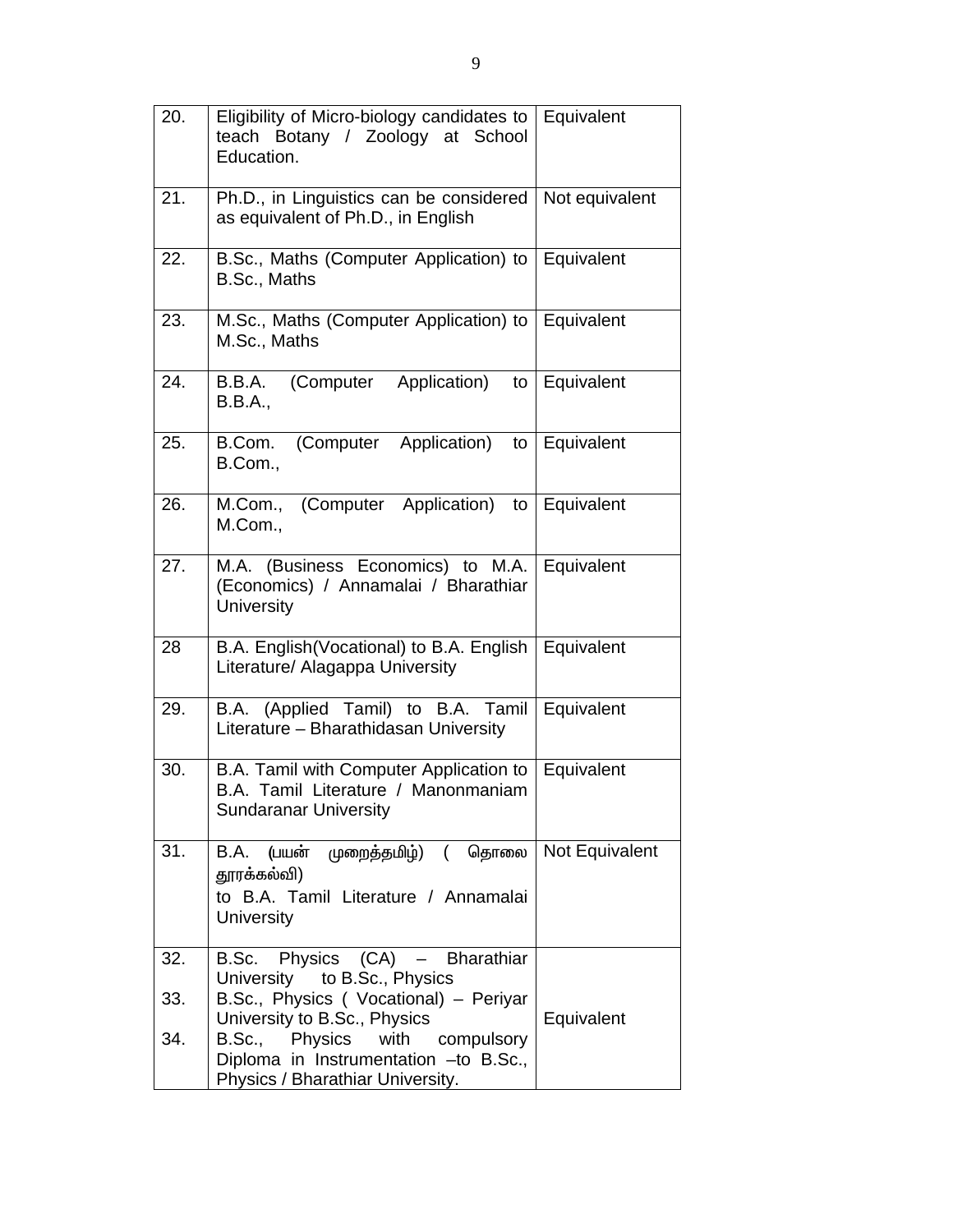| 35. | M.Sc., Applied Physics (Computer<br>Electronics) – M.Sc., Applied                                             | Not Equivalent |
|-----|---------------------------------------------------------------------------------------------------------------|----------------|
| 36  | Physics with Instrumentation to M.Sc.,<br>Physics / Bharathidasan University                                  | Not Equivalent |
| 37. | M.Sc., Mathematics with C.A. to M.Sc.,<br>Mathematics / Gandhigram University                                 | Equivalent     |
| 38. | M.Sc., Tech. (Industrial Mathematics<br>with CA) to M.Sc., Mathematics<br><b>Gandhigram University</b>        | Equivalent     |
| 39. | M.A.( Guidance and Counselling) to<br>Master of Social Work / Mother Teresa<br>Women's University             | Not Equivalent |
| 40. | M.Sc. IT                                                                                                      | Equivalent     |
| 41. | <b>MCA</b>                                                                                                    | Equivalent     |
| 42. | M.Sc., Cyber Technology                                                                                       | Not Equivalent |
| 43. | M.Sc., E-Commerce<br>and<br>its<br>Applications                                                               | Not Equivalent |
| 44. | M.Sc., Software Technology to M.Sc.,<br>Computer Science / Bharathidasan<br><b>University</b>                 | Equivalent     |
| 45. | M.A. English with CA to M.A. English /                                                                        | Equivalent     |
|     | <b>Bharathiar University</b>                                                                                  |                |
| 46. | M.Sc., Applied Biology ( Botany) to<br>M.Sc., Botany / Gandhigram University                                  | Equivalent     |
| 47. | M.Sc., Applied Biology (Zoology ) to<br>M.Sc., Zoology / Gandhigram University                                | Equivalent     |
| 48. | M.A. Tamil & Indian Literature to M.A.<br>Tamil / Gandhigram University                                       | Equivalent     |
| 49. | M.A. (English and Communicative<br>Studies) to M.A. English / Gandhigram<br>University.                       | Equivalent     |
| 50. | Literature<br>M.A. (Comparative<br>and<br>Cultural studies) to M.A. English /<br><b>Gandhigram University</b> | Equivalent     |
| 51. | M.A.<br><b>Business Economics</b><br>M.A.<br>to<br>Economics / Gandhigram University                          | Equivalent     |
| 52. | M.A History and Archaeology to M.A.<br><b>History / Tamil University</b>                                      | Not Equivalent |
| 53. | M.A. (Applied Economics ) to M.A.<br>(Economics) / Annamalai University                                       | Equivalent     |
| 54. | B.Com., (Computer Applications)                                                                               |                |
| 55. | B.Com., (Banking)                                                                                             |                |
| 56. | B.Com., (e-Commerce)                                                                                          | Equivalent     |
| 57. | B.Com. (Corporate Secretary ship) to<br>B.Com / Madurai Kamaraj University                                    |                |